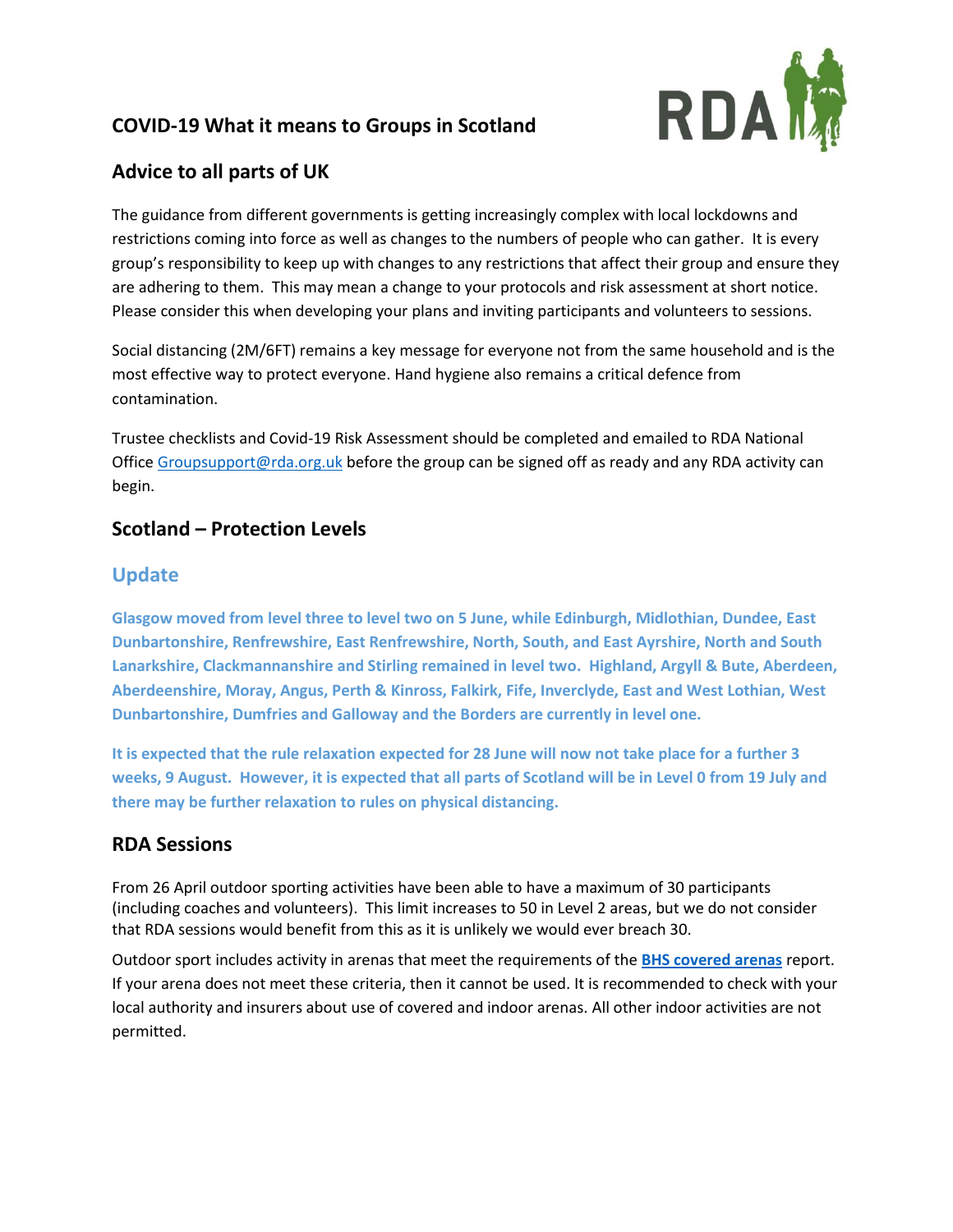Indoor individual activities may also take place – this includes 1:1 coaching that follows safeguarding requirements (overseen by a second individual socially distanced at all times) such as a mechanical horse in a stable or where individuals can always be socially distanced.

You are also permitted to have 1 side walker from outside the household/ bubble of the rider from 17 May in Level 0, 1 and 2 areas. This side walker should be on the opposite side of the equine to the leader. **From 21 June you are also permitted to have 2 side walkers from outside the household/ bubble where this is necessary in Level 0, and 1 areas. More information on side walkers can be found** [here.](https://www.myrda.org.uk/assets/210616_SideWalker.pdf)

We have received advice that states that if you have toilet (accessible from outdoors or indoors) and follow this **[guidance](https://www.gov.scot/publications/coronavirus-covid-19-public-and-customer-toilets-guidance/pages/hygiene-measures/)** these toilets can remain open in all levels. You should also record/ risk assess the procedures you have in place, demonstrating the toilet is for emergency use only, then you have put everything in place you can to keep everyone safe and have demonstrated you have mitigated the risk as much as possible.

For groups that hire their facilities, this is permitted both outdoors and in covered arenas as long as this meets the requirements of the **[BHS covered arenas](https://www.bhs.org.uk/~/media/documents/covid-19-documents/covered-arena-best-practice-final.ashx?la=en)** report.

## **Carriage Driving**

From 17 May Carriage Driving may commence across all of Scotland that is in Level 2 or lower. It is unable to commence in areas that have stayed at Level 3. You must follow the **[RDA Carriage Driving](https://www.myrda.org.uk/assets/210420_Restarting-Carriage-Driving-Protocols-April-2021.pdf)  Protocols** when Carriage Driving.

#### **Travel**

From 26 April all restrictions for travel around Scotland, and across Britain, has been lifted, including for sport and physical activity. **From June however, due to the Delta COVID-19 variant, Restrictions have been introduced for travel to Scotland from Blackburn, Darwen, Bolton, Manchester and Salford.** 

#### **Supporting disabled participants**

Where a participant with a disability requires functional support to enable their participation in physical activity and sport this can be provided without maintaining physical distancing under this most recent easing of restrictions. This support can be provided by a coach or other individual. In such circumstances the responsible 'Covid Officer' should consider appropriate mitigating actions as part of the risk assessment. For instance, providing appropriate PPE, limiting the number of participants an individual provides functional support to, limiting the duration spent in close proximity, or a combination of actions. There are further restrictions if you choose to do this and so please ensure you read our guidance o[n Supporting Disabled People during COVID-19](https://www.myrda.org.uk/assets/201019_Disabled.pdf) and [face coverings.](https://www.myrda.org.uk/assets/201019_Face_Coverings.pdf)

A reminder that facilities should have a dedicated 'Covid Officer'. Further information about a Covid Officer can be found on the Getting Started page o[n www.myrda.org.uk.](http://www.myrda.org.uk/)

It is vital that we recognise that we have a responsibility to keep everyone safe and work to reduce the spread of Coronavirus to avoid further lockdowns and restrictions being put in place. With the recent figures increasing it demonstrates the virus has not gone away and we all have our part to play in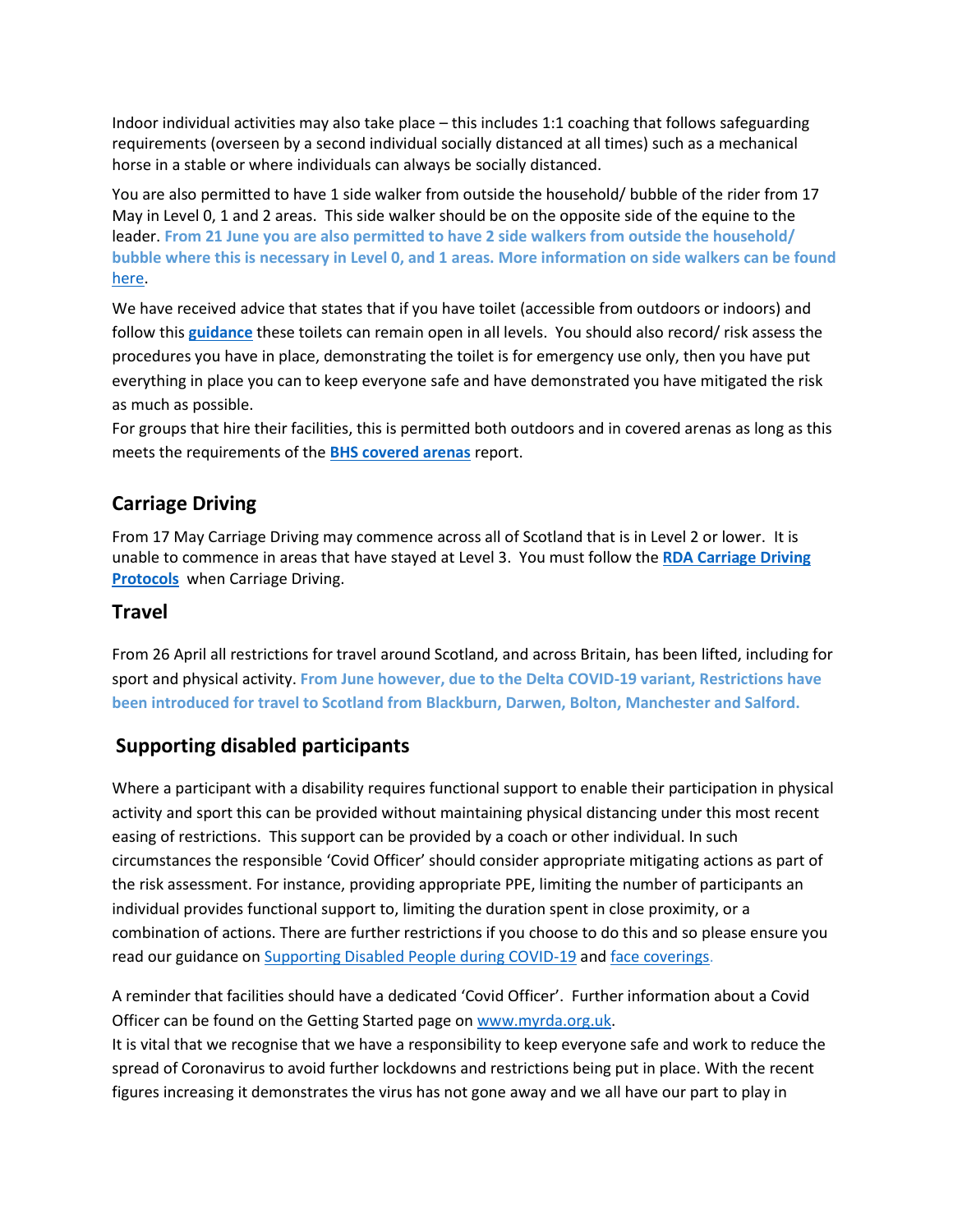suppressing the spread, therefore we encourage all groups to promote the Protect Scotland App, more info on the App can be found here: <https://www.gov.scot/news/protect-scotland-app-launches/> It is important that all guidance should be read in conjunction with Horse Scotland's Approved Sport specific guidance for risks assessments, physical distancing, hygiene measures which is available [here.](https://www.horsescotland.org/covid-19support) We are also aware that guidance has been produced for schools on taking trips and visits outside of schools which some of the schools you may be working with will be following: Coronavirus (COVID-19): [guidance for school visits and trips -](https://www.gov.scot/publications/coronavirus-covid-19-guidance-for-school-visits-and-trips/) gov.scot (www.gov.scot)